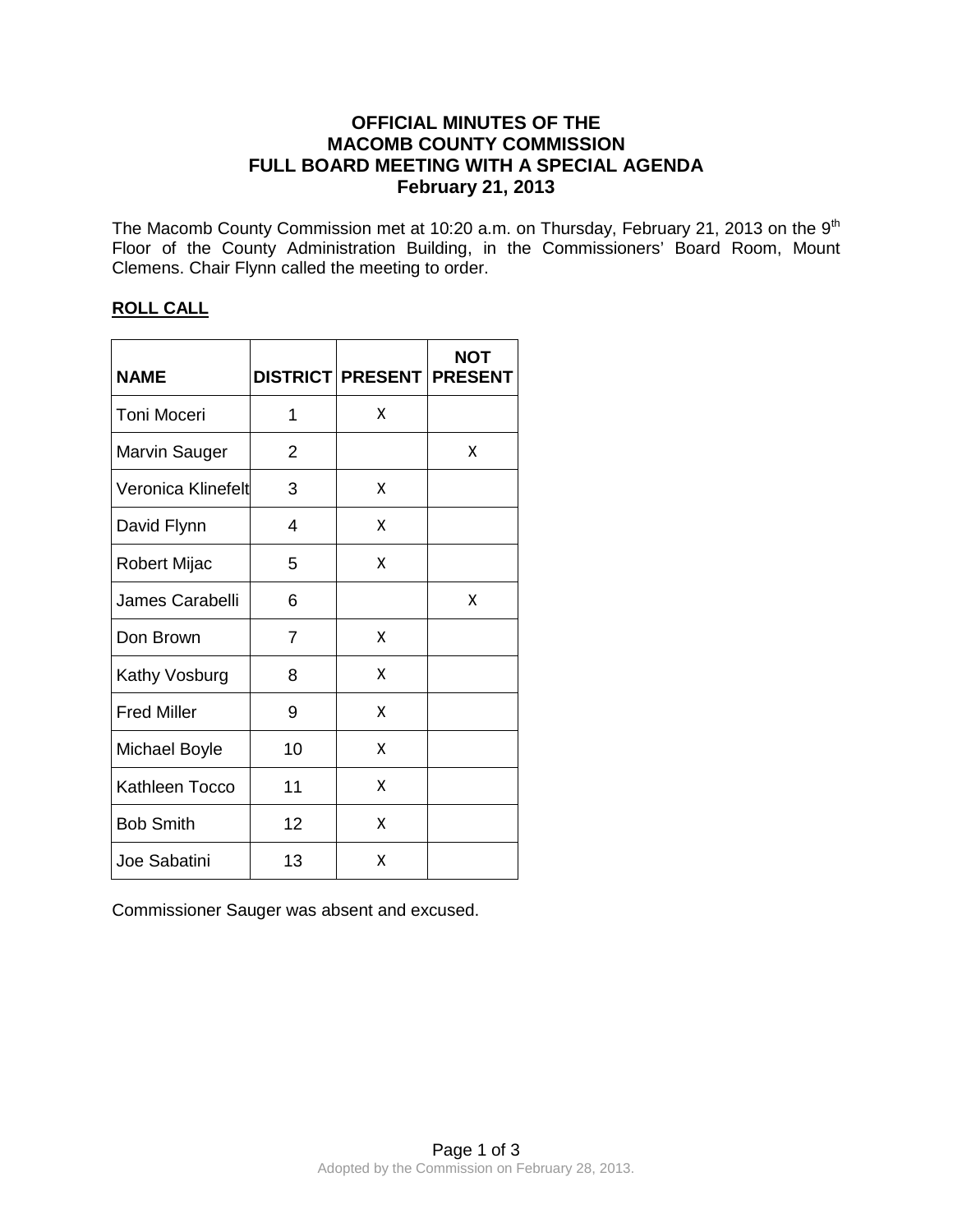## **AGENDA**

### **MOTION**

A motion was made by Commissioner Sabatini, to approve the agenda, supported by Commissioner Boyle.

### **THE MOTION CARRIED.**

### **PUBLIC PARTICIPATION**

None

#### **RECOMMENDATION FROM 02/21/13 FINANCE MEETING**

#### **MOTION**

**R13-019** A motion was made by Commissioner Vosburg, to recommend that the Board of Commissioners approve the intergovernmental agreements for emergency dispatch services with Clinton Township and Sterling Heights; Further, a copy of this Board of Commissioners' action is directed to be delivered forthwith to the Office of the County Executive, supported by Commissioner Miller. **THE MOTION CARRIED.** 

#### **NEW BUSINESS**

Commissioner Flynn spoke regarding agendas being inaccessible on BOC web page. Informational Technology Dept. is working on the problem.

Commissioner Tocco gave an update on the Rules Committee.

Commissioner Flynn indicated that before the February 25, 2013 Government Operations Committee meeting there will be an informal meet and greet in the side board room. It will start at 11:30 a.m. and will allow the commissioners to meet those being appointed to SEMCOG and the Regional Transit Authority.

### **PUBLIC PARTICIPATION**

None